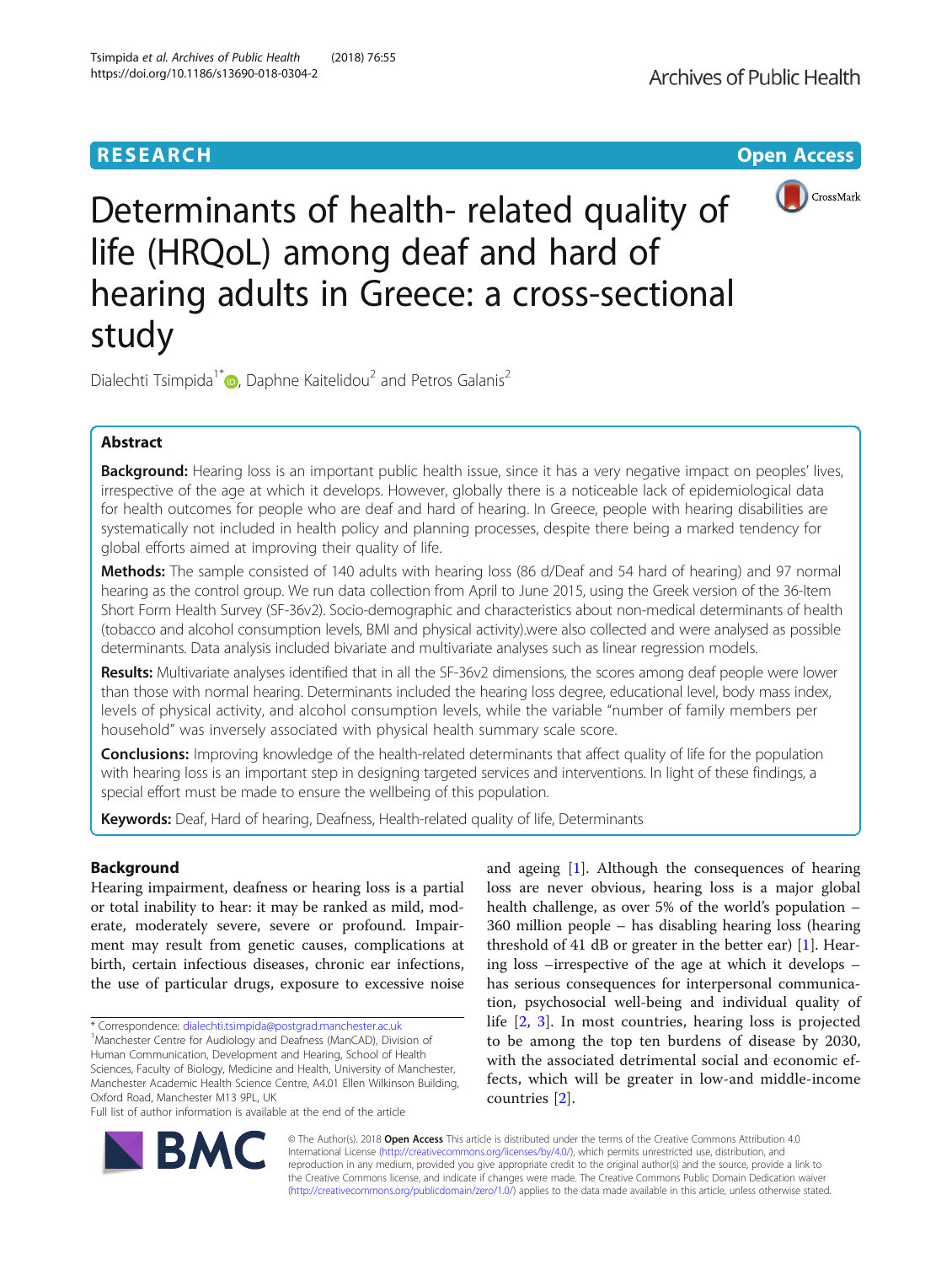Despite the seriousness of this public health issue, there is a noticeable lack of epidemiological data for health outcomes for people who are deaf and hard of hearing [\[4](#page-9-0)]. However, the few studies that have focused specifically on this topic [[5](#page-9-0)–[11](#page-10-0)] showed that while the implications of hearing loss differ from person to person, it consistently has a negative impact on peoples' lives across numerous quality of life measures, including mental health, social functioning and general health.

In Greece, people with hearing disabilities are systematically excluded from health policy and planning processes, despite there being a marked tendency for global efforts aimed at improving their quality of life  $[4]$  $[4]$ . Furthermore, due to the severity of the economic downturn that Greece is facing, government grants for Greek Sign Language (GSL) interpretations have significantly reduced. That means that those who communicate via GSL have been forced to reduce their quality of life, due to communication barriers they face. From 2011 to date, the GSL users have the right to 25 h of free interpretation per year; whereas prior to 2011, the State fully paid interpretation costs for all their communication needs, and the available interpretation hours per person were unlimited. The contribution of GSL interpretation in the quality of life of Deaf/HH GSL users is enormous, since only via the presence of an interpreter do these people enjoy interactive and effective communication in all aspects of their life, covering all their communications needs, including use of and access to healthcare services (hospitals and clinics) [[12](#page-10-0)]. In case GSL users consume their 25 free hours of interpretation, they then have to pay the interpretation costs making private payments, which are significantly higher when related to health issues. This is an important barrier for this population in accessing health services, with varying implications on their health-related quality of life (HRQoL).

Identifying determinants of the health-related quality of life of deaf and hard of hearing people is of great importance so as their health status can be improved. This study aims to fill a gap in the literature, by investigating the epidemiological profile of deaf and hard of hearing, so thatthe futurepolicy on their healthcare needs would be evidence-based. The objectives of this study included an assessment of the health-related quality of life of deaf and hard of hearing adults (aged 18–65), and the investigation of the factors that affect it.

### Methods

### Participants

A cross-sectional study was conducted, and the study population consisted of 140 young and middle-aged adults (18–65 years) with hearing loss (86 d/Deaf and 54 hard of hearing) and 97 hearing participants. There are several groups included within the broad "deaf and hard of hearing" category, as the population with hearing loss consists of subgroups with distinctly different cultural and communicational characteristics, which need to be separately examined. Factors that must be considered with Deaf/HH sub-populations include a) degree of hearing loss, b) age of onset of loss (pre-lingual/post-lingual), c) preferred language, and d) psychological issues [[13\]](#page-10-0). Following a convention proposed by James Woodward  $[14]$  $[14]$ , we use the lowercase *deaf* when referring to the audiological condition of not hearing, and the uppercase Deaf when referring to a particular group of deaf people who share a language  $-$  (GSL)  $-$  and a culture. The members of this group have adopted the GSL in their daily life, they use it as primarily for their communication and hold a set of beliefs about themselves and their connection to wider society. We distinguish them from, for example, those who find themselves losing

their hearing because of illness, trauma or age; although those people share the condition of not hearing, they do not have access to the knowledge, beliefs and practices that make up the culture of Deaf people. Additionally, the distinction between the definition of "deaf" and "hard of hearing" is often given under different criteria, as it has strong ties with the individuals' ideological positions about education, social inclusion and/or rehabilitation of people with hearing loss [\[13](#page-10-0)].

In this study, the participants with hearing loss were categorised by combination of cultural self-identification, and their preferred method of communication, in order to self-identify themselves in one of the following five categories; a classification that fits best with the population with hearing loss in Greek culture.

- 1. Deaf Persons referred to as Deaf (upper case D) typically belong to the Deaf Community and use GSL as a primary language [[14](#page-10-0)].
- 2. deaf Persons referred to as deaf (lower case d), that do not consider themselves members of the Deaf Community, although they may be severely or profoundly deaf, strive to identify themselves with hearing people and regard their hearing loss solely according to biomedical model of health, using non-signing communication [\[15\]](#page-10-0).
- 3. Hard of hearing that communicate in terms of auditory-verbal approach (emphasis is given on strengthening the auditory channel through listening only – before any visual information is presented)  $[16]$  $[16]$ .
- 4. Hard of hearing who communicate via lip-reading (a technique of understanding speech by visually interpreting the movements of the lips, faces and tongue) [\[17\]](#page-10-0).
- 5. Hard of hearing who communicate using GSL as a preferred method of communication [\[14\]](#page-10-0).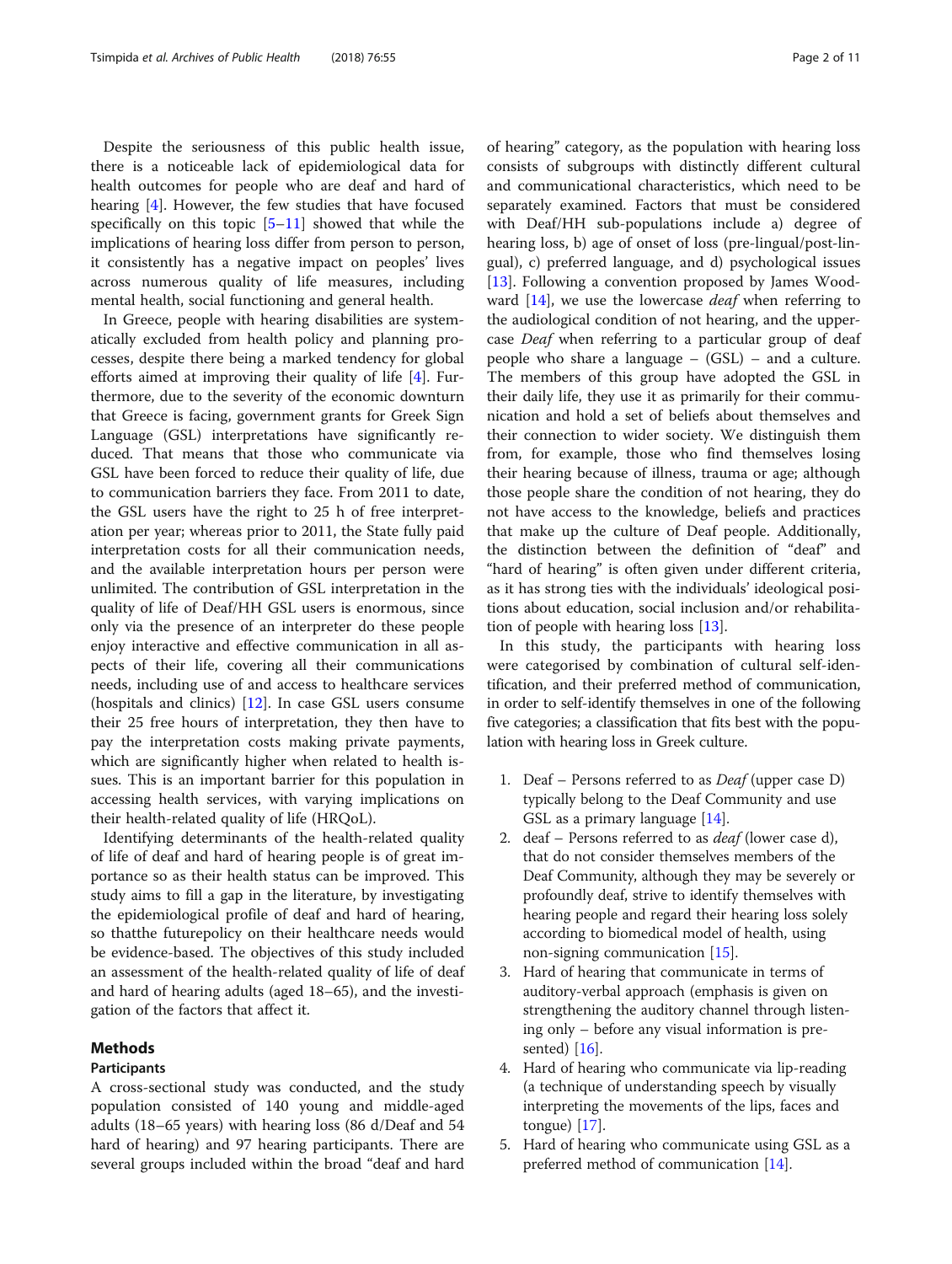Regarding the sampling method, there is no accurate census of deaf and hard of hearing in Greece since members of the subcategories of this population are extremely difficult to be identified, except from the members of the first subcategory who are registered in deaf clubs- Thus, the probability or random sampling was not feasible and therefore a convenience sampling technique was used. In regards to the deaf and hard of hearing participants that communicate via GSL, the recruitment was done by visiting the 5 Deaf Clubs-members of the Hellenic Federation of the Deaf which are located in Attica (4 in Athens and one in Korydallos). In addition, the Hellenic Federation of the Deaf embedded a link of an online survey in their website. This helped the wide distribution of the questionnaire and to reach the selected population, as deaf and hard of hearing individuals in Greece use this website to get local news and information, even if they do not communicate via sign-language. We also had placed a link on social networks, to provide also quick access to participants with similar demographics that had normal hearing, according to their answers in self-reported hearing difficulties.

### Materials

The questionnaire consisted of three sections. The first section explained the purpose of the questionnaire and provided a contact name and address for any enquiries regarding the study. The second and third section consisted of the 36-item Short Form Health Survey (SF-36v2), and questions on standard socio-demographic data such as gender, age, marital status, number of family members per household, complete educational status, work status, income and non-medical determinants of health (tobacco and alcohol consumption, BMI and physical activity). The SF-36 Health Survey Version 2, for the measurement of the perceived health-related quality of life, is a widely used questionnaire. The SF-36v2 Health Survey health domain scales are: Physical Functioning, Role-Physical, Bodily Pain, General Health, Vitality, Social Functioning, Role-Emotional, Mental Health. Higher scores across each subscale indicate greater HRQoL. The psychometrically-based physical component summary and mental component summary scores are also provided. The SF-36 has been translated and its psychometric properties tested for a Greek population by Pappa et al. [\[18\]](#page-10-0).

A pilot study with 6 deaf adults was carried out, in order to check the comprehensibility of the questionnaire, as for the Sign Language users the Greek language is being perceived as a second language, and it is being taught to the Schools of the Deaf along with the GSL, which is their first language. In addition, they are obligated to learn only the written form of the Greek language and not the oral form according to the Greek Law

N°3699/2008. The 6 pilot subjects were representative of the overall Deaf signers that were enrolled into this project, as they represent them unanimously on a regular basis in the Community, and they have a deep understanding of their educational and other needs. Face validity of the questionnaire was very good and no significant corrections were made.

# Procedure

The data collection was done in person, so that the questions were presented in GSL from the first author (TD) when it was necessary, in order to improve accessibility and minimise the language barrier for Deaf, as they completed a lengthy written questionnaire in a second language. The completion of the questionnaire by the deaf and hard of hearing non-users of GSL and by the hearing participants was done in person, following a convenience sampling technique.

All participants were informed about the aim and procedures of this study (additionally in GSL by TD if it was necessary) and gave their consent. Personal data of the participants were not registered at any stage of the study. Participation in this study was voluntary and anonymous. The previous engagement of the first author in the Deaf community, as she has a National Certification in GSL and participates in their community activities, reinforced the feelings of trust and comfort of the participants, leading to a high response rate (91%). The response rate for the hearing participants was 93%.

### Statistical analysis

Categorical variables are presented as absolute (n) and relative (%) frequencies, while quantitative variables are presented as mean (standard deviation, SD) or median (range). The Kolmogorov-Smirnov test and normal plots were used to test the normality of quantitative variable distribution.

Firstly, we performed bivariate analyses between sociodemographic and non-medical characteristics and scores on SF-32v2 scales. Bivariate associations between categorical variables were assessed with chi-square test, while between categorical and ordinal variables with chi-square trend test. Student's t-test and analysis of variance were used for the association between categorical variables and a continuous one that followed normal distribution. Also, we used Kruskal-Wallis test to assess the relation between categorical variables and a continuous one that did not follow normal distribution. We used Pearson's and Spearman's correlation coefficient to find out the correlation between continuous variables that followed and did not follow normal distribution respectively.

Scores on SF-32v2 scales were the dependent variables. In case that  $> 2$  independent variables were associated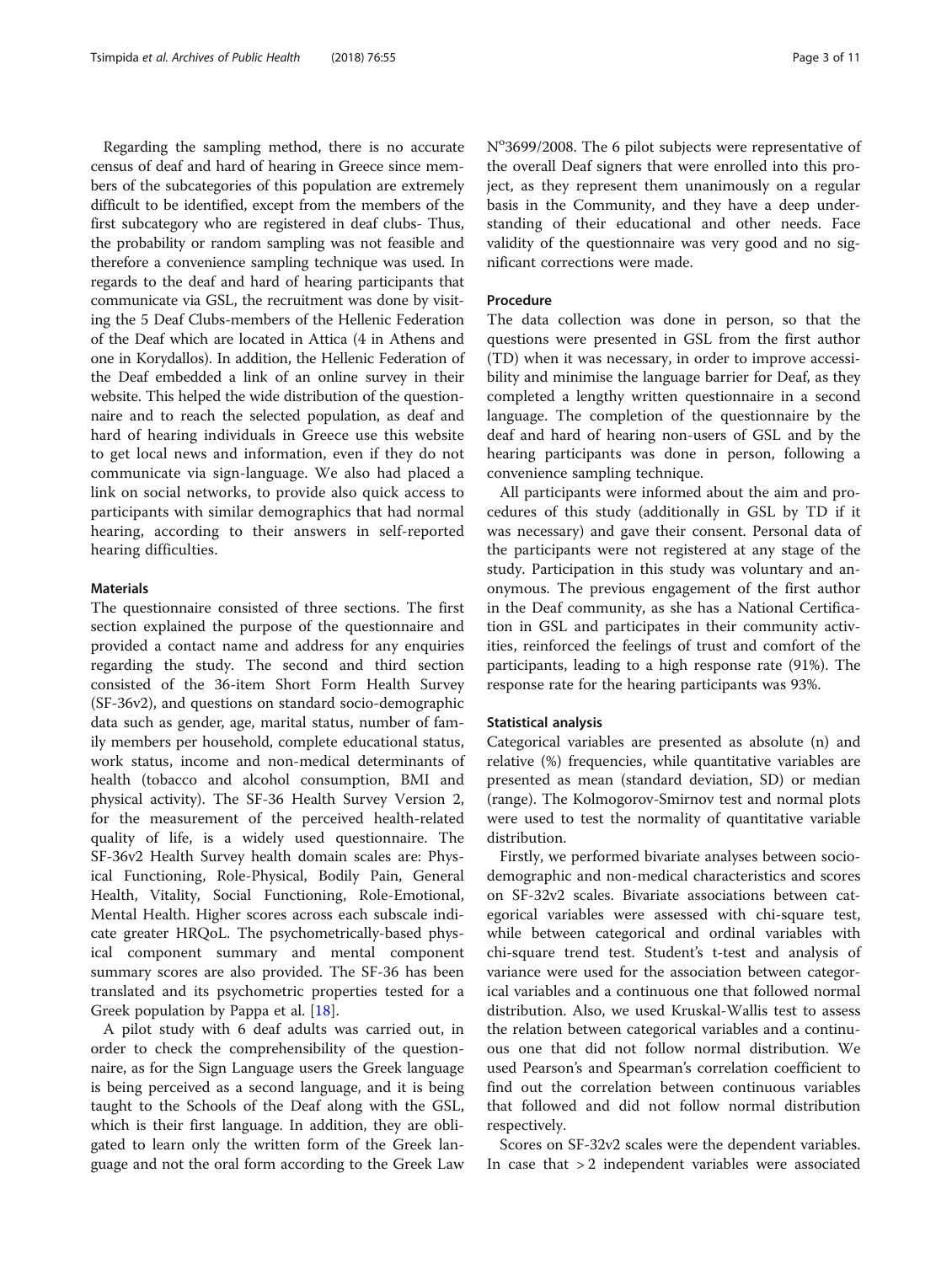with scores on SF-32v2 scales ( $p < 0.2$ ) in bivariate analyses, then multivariate linear regression analysis was applied, using the backward stepwise linear regression model in order to eliminate confounding. For multivariate linear regression models, coefficients' beta values, 95% confidence intervals and  $p$  values are presented.

'Work status' was not used as an independent variable due to the small number of participants in several categories ( $n \leq 10$ ).

The five designed subcategories of population with hearing loss were not finally used as independent variables due to the exceptionally small number of participants in several categories  $(n \le 10)$ . Therefore, the classification was limited to the three bigger categories (deaf/ hard of hearing/hearing) and it was not possible to consider the exact language preferences of the participants, but only their cultural self-identification. That means that the "deaf category" in the statistical analysis finally included those that self-identified themselves as severely or profoundly deaf and used to communicate via GSL or non-signing communication (category No1 and No2), while the "hard of hearing category" included those that self-identified themselves as having mild, moderate or moderately severe hearing loss and used to communicate in terms of auditory-verbal approach or via lip-reading (category No3 and No4).

The two-tailed significance level was set ≤0.05. Data were analyzed using IBM SPSS 21.0 (IBM Corp. Released 2012. IBM SPSS Statistics for Windows, Version 21.0. Armonk, NY: IBM Corp).

# Results

### Socio-demographic characteristics

Socio-demographic characteristics are presented in Table [1.](#page-4-0) The two-tailed significance level was set  $\leq 0.05$ . For the 91.9% of deaf  $(n = 79)$  the GSL was the preferred method of communication, while for the 8.1%  $(n = 7)$ was not. Among the 54 hard of hearing, the 20.4% ( $n =$ 11) preferred to communicate via the oral method, the 50% ( $n = 27$ ) via the lip-reading technique and the 29.6%  $(n = 16)$  via the GSL.

## Non-medical determinants of health

Non-medical determinants of health are shown in Table [2](#page-5-0). The mean of BMI was higher for deaf compared to hard of hearing and hearing people  $(p = 0.02)$ . There was a higher proportion of overweight (55.8%) and obese people (20.9%) among deaf and hard of hearing adults (55.6% and 18.5% accordingly), while almost half of the hearing participants (44.3%) had a normal BMI ( $p = 0.004$ ) (Table [2\)](#page-5-0).

Concerning tobacco consumption, the median number of cigarettes smoked per day was higher for hard of hearing and deaf compared to the hearing participants  $(p < 0.001)$ . Besides, the median number of years of

The median hours of physical activity per week was higher for hearing and hard of hearing compared to deaf participants ( $p < 0.001$ ). The median number of units of alcohol per week was higher for deaf compared to hard of hearing and hearing participants ( $p < 0.001$ ).

## Short-form health survey

Cronbach's coefficient alpha across the domains of SF-36v2 ranging from 0.91 to 0.93, indicating high internal consistency reliability.

The bivariate associations between all independent variables and scores on SF-32v2 scales are presented in Table [3](#page-6-0). In case that  $> 2$  independent variables were associated with scores on SF-32v2 scales ( $p < 0.2$ ) in bivariate analyses, then multivariate linear regression analysis was applied, using the backward stepwise linear regression model in order to eliminate confounding.

Multivariate linear regression analyses revealed a statistically significant relation between hearing loss and lower SF-36v2 scores across subscales, even after controlling for confounders. If the confidence interval did not include the value of zero effect, it was assumed that there was a statistically significant result (Table [4](#page-7-0)). Concerning the physical health domain, deaf participants had a lower Physical Functioning score compared to hearing, a lower Role Physical Score compared to hearing and hard of hearing, a lower Bodily Pain score compared to hearing, and a lower Physical Health Component Summary score compared to hearing. Concerning the physical health domain, deaf participants had a lower Vitality score compared to hearing and hard of hearing, a lower Social Functioning score compared to hearing and hard of hearing, a lower Role Emotional score compared to hearing and hard of hearing, a lower Mental Health score compared to hearing and hard of hearing, and a lower Mental Health Component Summary score compared to hearing and hard of hearing.

Respondents with a higher degree of hearing loss had lower scores in all SF-36 sections, excluding the General Health score, while decreased body mass index (BMI) was associated with increased scores in all SF-36 sections, excluding the Bodily Pain score.

Higher educational level was associated with increased scores in Physical Functioning, Role Physical, Bodily Pain, General Health, Social Functioning and Physical Health Component Summary scores and increased physical activity was associated with increased scores in Physical Functioning, General Health, Role Emotional and Physical Health Component Summary scores.

Finally, decreased alcohol consumption was associated with increased scores in all the SF-36v2 dimensions except social functioning and decreased number of family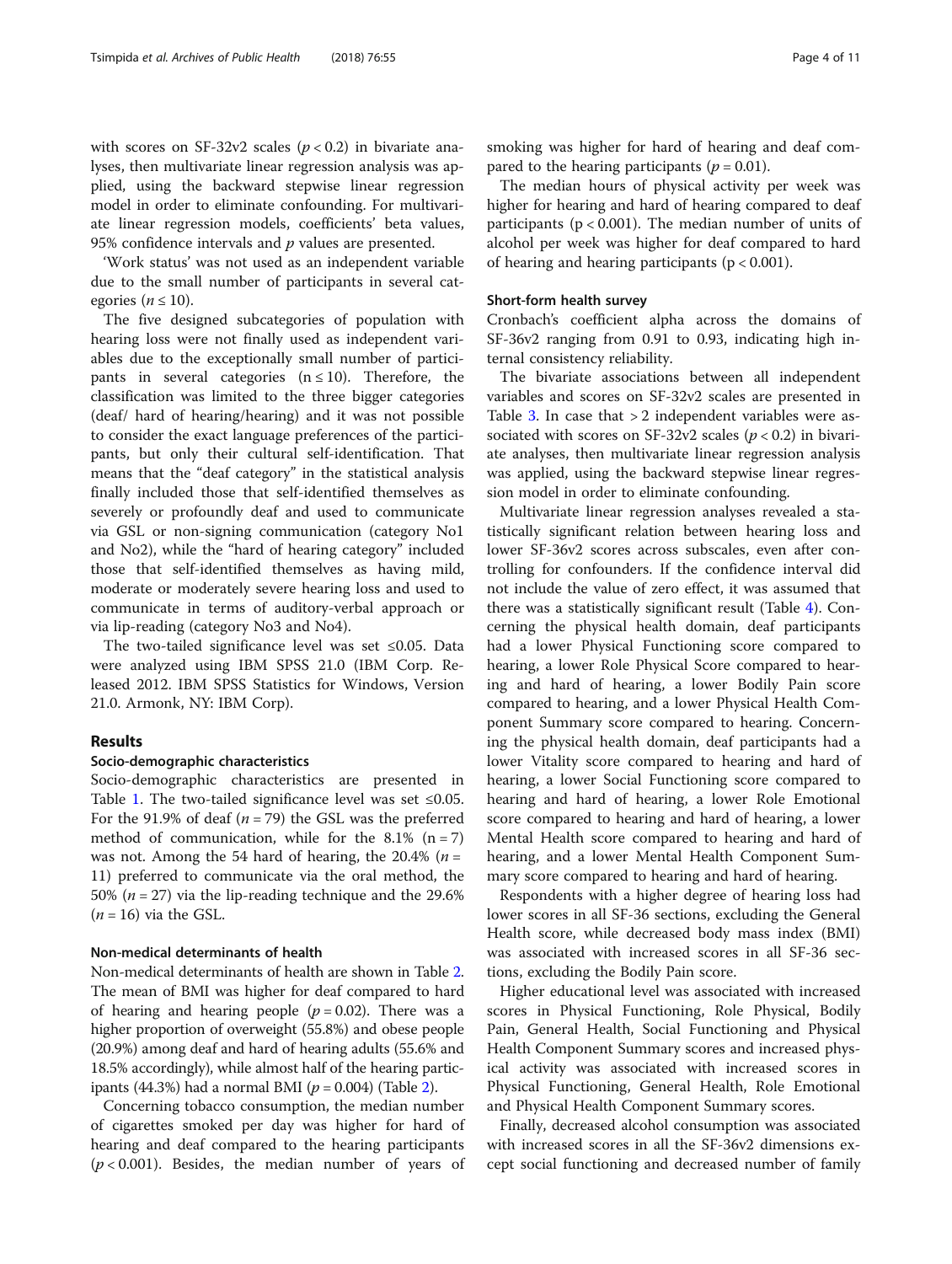| Variable                                            | Hearing          | Hard of Hearing | Deaf            | $P$ -value                 |
|-----------------------------------------------------|------------------|-----------------|-----------------|----------------------------|
| Gender                                              |                  |                 |                 | $0.02*$ <sup>a</sup>       |
| Women                                               | 71 (73.2)        | 32 (59.3)       | 46 (53.5)       |                            |
| Men                                                 | 26 (26.8)        | 22(40.7)        | 40 (46.5)       |                            |
| Age (years) b                                       | 36.3(9.4)        | 41.4 (11.8)     | 38.1 (10.7)     | $0.02*^c$                  |
| Marital Status                                      |                  |                 |                 | $0.006***$ <sup>a</sup>    |
| Unmarried                                           | 42 (43.3)        | 16 (29.6)       | 37 (43.0)       |                            |
| In cohabitation                                     | 13 (13.4)        | 14 (25.9)       | 11(12.8)        |                            |
| Married                                             | 38 (39.2)        | 14 (25.9)       | 20 (23.3)       |                            |
| Divorced                                            | 3(3.1)           | 7(13.0)         | 13(15.1)        |                            |
| Widowed                                             | 1(1.0)           | 3(5.6)          | 5(5.8)          |                            |
| Number of family members per household <sup>e</sup> | 3.5(1.3)         | 2.7(1.2)        | 2.6(1.2)        | $< 0.001$ *** <sup>c</sup> |
| Existence of hearing person in household a          |                  | 38 (70.4)       | 37 (43)         | $0.002***$ <sup>a</sup>    |
| Educational attainment                              |                  |                 |                 | $< 0.001***^{\text{d}}$    |
| Junior High                                         | 0(0.0)           | 4(7.4)          | 11(12.8)        |                            |
| High School                                         | 23 (23.7)        | 19 (35.2)       | 59 (68.6)       |                            |
| College                                             | 9(9.3)           | 3(5.6)          | 2(2.3)          |                            |
| Technological Educational Institution (TEI)         | 13 (13.4)        | 5(9.3)          | 0(0)            |                            |
| University                                          | 31 (32.0)        | 11(20.4)        | 10(11.6)        |                            |
| Master's/Doctorate degree                           | 21(21.6)         | 12(22.2)        | 4(4.7)          |                            |
| Work Status                                         |                  |                 |                 | $0.001***$ <sup>a</sup>    |
| Unemployed                                          | 10(10.3)         | 8(14.8)         | 21(24.4)        |                            |
| Household keeper                                    | 2(2.1)           | 3(5.6)          | 5(5.8)          |                            |
| Income collection                                   | 2(2.1)           | 0(0)            | 1(1.2)          |                            |
| Student                                             | 10(10.3)         | 1(1.9)          | 5(5.8)          |                            |
| Unskilled worker                                    | 0(0)             | 4(7.4)          | 6(7.0)          |                            |
| Private sector employee                             | 31 (32.0)        | 10(18.5)        | 30 (34.9)       |                            |
| Public sector employee                              | 27 (27.8)        | 18 (33.3)       | 16 (18.6)       |                            |
| Entrepreneur                                        | 12 (12.4)        | 6(11.1)         | 0(0)            |                            |
| Retired                                             | 3(3.1)           | 4(7.4)          | 2(2.3)          |                            |
| Family annual income (euro) <sup>e</sup>            | 20,000 (195,000) | 15,000 (75,000) | 15,000 (49,000) | $< 0.001***$               |

<span id="page-4-0"></span>**Table 1** Participants socio-demographic characteristics,  $N = 237$ 

Values are expressed as n (%) unless otherwise is indicated

\*p value 0.01 to 0.05 (significant)

\*\*p value 0.001 to 0.01 (very significant)

\*\*\*p value 0.0001 to 0.001 (extremely significant)

<sup>a</sup>x<sup>2</sup> test

Mean (standard deviation)

<sup>c</sup>Analysis of variance

Median (range) f Kruskal-Wallis test

members per household was associated with increased Physical Health Component Summary score.

# **Discussion**

Previous studies have revealed that disabling hearing loss, which refers to hearing loss greater than 41 dB in the better hearing ear in adults, is associated with poorer physical health [\[19](#page-10-0)–[23\]](#page-10-0) and lower levels of mental health [[24](#page-10-0)–[34](#page-10-0)]. This study adds to the limited number of studies which associated the degree of hearing loss with poorer HRQoL in young and middle-aged adults [\[5](#page-9-0), [7](#page-9-0), [9](#page-9-0)–[11](#page-10-0), [32](#page-10-0)], while according to our knowledge it is the only one where the HRQoL was evaluated via the 36-Item Short Form Health Survey (SF-36) in this specific population, and did not concern older adults [[35](#page-10-0), [36\]](#page-10-0). The findings of our study showed that respondents

<sup>&</sup>lt;sup>d</sup>x<sup>2</sup> trend test<br><sup>e</sup>Modian (ranc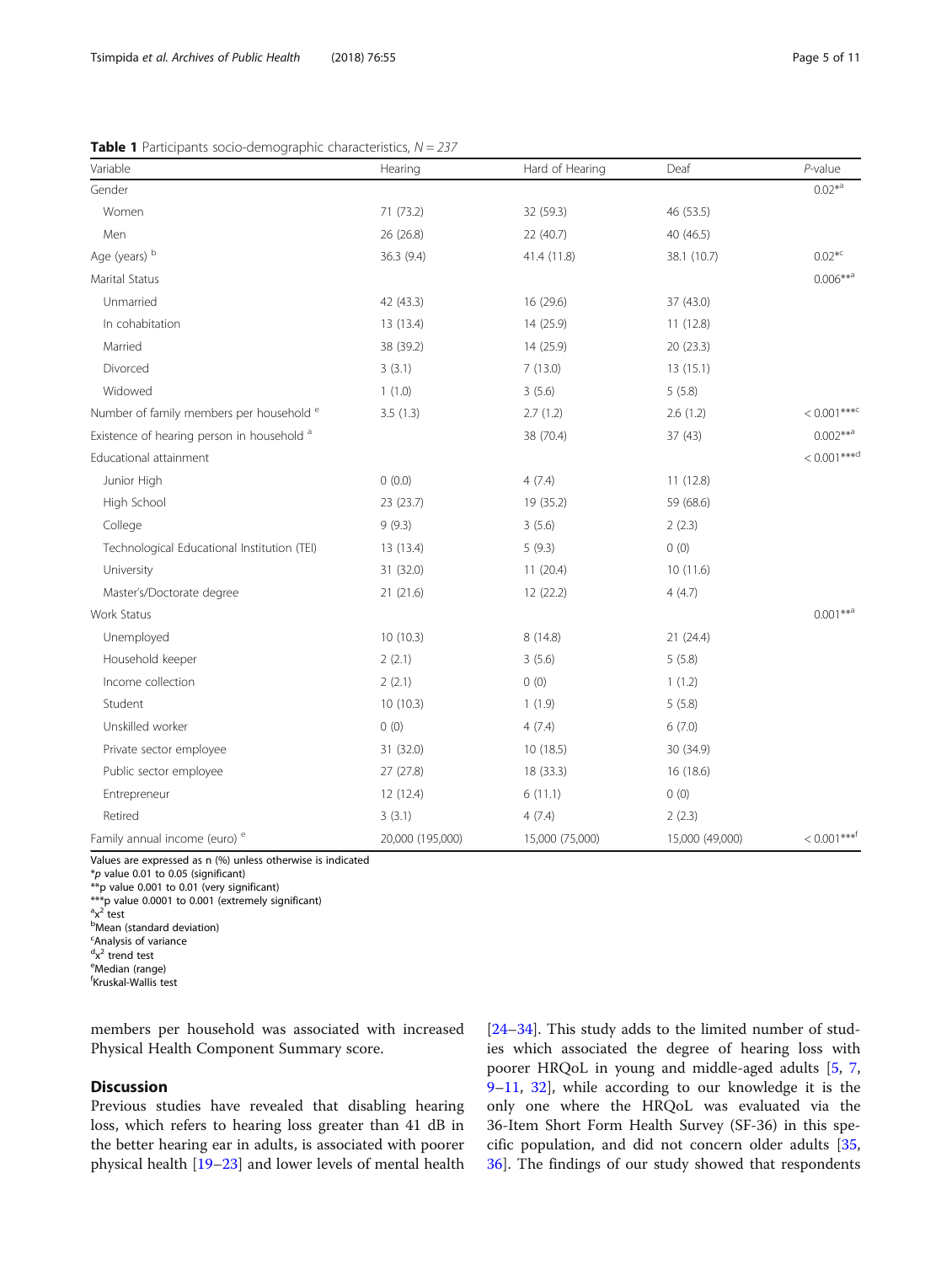<span id="page-5-0"></span>

| <b>Table 2</b> Participants' non-medical determinants of health, $N = 237$ |  |
|----------------------------------------------------------------------------|--|
|----------------------------------------------------------------------------|--|

| Variable                                                     | Hearing   | Hard of Hearing | Deaf      | P-value                    |
|--------------------------------------------------------------|-----------|-----------------|-----------|----------------------------|
| Tobacco consumer                                             |           |                 |           | 0.13 <sup>a</sup>          |
| Current                                                      | 38 (39.2) | 20 (37.0)       | 48 (55.8) |                            |
| Former                                                       | 18 (18.6) | 9(16.7)         | 10(11.6)  |                            |
| Never                                                        | 41 (42.3) | 9(46.3)         | 28 (32.6) |                            |
| Number of cigarettes smoked per day <sup>e</sup>             | 11(59)    | 20 (58)         | 20(35)    | $< 0.001$ *** <sup>†</sup> |
| Years of smoking <sup>e</sup>                                | 12(37)    | 20(43)          | 18 (39)   | $0.01*^{f}$                |
| Alcohol consumption (units of alcohol per week) <sup>e</sup> | 1(10)     | 2(10)           | 3.5(15)   | $< 0.001$ *** <sup>†</sup> |
| Body Mass Index (BMI) b                                      | 26.1(4.6) | 27.4(4.2)       | 27.9(4.1) | $0.02*c$                   |
| <b>BMI Classification</b>                                    |           |                 |           | $0.004***d$                |
| Underweight                                                  | 2(2.1)    | 0(0)            | 0(0)      |                            |
| Normal                                                       | 43 (44.3) | 14 (25.9)       | 20(23.3)  |                            |
| Overweight                                                   | 37 (38.1) | 30 (55.6)       | 48 (55.8) |                            |
| Obese                                                        | 15(15.5)  | 10(18.5)        | 18 (20.9) |                            |
| Physical activity (hours per week) <sup>e</sup>              | 2(10)     | 2(10)           | 0(8)      | $< 0.001***$               |

Values are expressed as n (%) unless otherwise is indicated

\*p value 0.01 to 0.05 (significant)

\*\*p value 0.001 to 0.01 (very significant) \*\*\*p value 0.0001 to 0.001 (extremely significant)

<sup>a</sup>x<sup>2</sup> test<br><sup>b</sup>Mean Mean (standard deviation)

<sup>c</sup>Analysis of variance

<sup>d</sup>x<sup>2</sup> trend test<br><sup>e</sup>Median (rand

eMedian (range)

f Kruskal-Wallis

with higher degrees of hearing loss had lower scores in physical functioning, role physical, bodily pain, vitality, social functioning, role emotional, mental health domains, Physical Health and Mental Health Component.

Decreased numbers of household individuals, and particularly individuals living alone, has been associated with lower mental health levels, which is associated with depression among adults with hearing loss [[31](#page-10-0), [34](#page-10-0)]. However, in our study, decreased numbers of household individuals was associated with increased Physical Health Component Summary score. One possible explanation for this paradox is the better ability of participants to pay privately for health and interpreting services if a smaller number of persons cohabiting shares a low household's income. This may happen as the very high percentage of private payments is a significant characteristic of the mixed financial resources of the Greek health care system [[37](#page-10-0)].

The findings of our study showed that increased education was associated with increased scores in Physical Functioning, Role Physical, Bodily Pain, General Health, Social Functioning and Physical Health Component Summary and are in compliance with previous studies [[10](#page-10-0), [19](#page-10-0), [21,](#page-10-0) [36,](#page-10-0) [38\]](#page-10-0). McKee et al. [[38](#page-10-0)], have also supported that educational attainment is more important than higher income as a physical health protecting factor.

Concerning the variable tobacco consumption, in this study the 55.8% of deaf were current tobacco consumers, while in the Health Interview Survey [[39](#page-10-0)] the rate for the general population was 32.5%. The median number of cigarettes smoked per day was higher in hard of hearing and deaf compared to hearing adults, but the multivariate linear regression did not reveal a statistically significant correlation between the tobacco consumption and health-related quality of life. Conversely, Schoenborn & Heyman [[20\]](#page-10-0), had revealed that adults with lower or higher level of hearing loss used to smoke at higher rates than the hearing population (40% instead of 24%), while other studies [\[19](#page-10-0), [22,](#page-10-0) [23](#page-10-0)] have shown lower rates of tobacco consumption among deaf or hard of hearing compared to hearing individuals. In a previous study [[34](#page-10-0)], tobacco consumption (current/former tobacco consumer) has been associated with increased risk to mental health problems, while is associated with depression among adults with hearing loss.

Also, we found that decreased alcohol consumption was associated with increased scores in all the SF-36v2 dimensions except social functioning. The higher number of alcohol units per week has been associated also in a previous study [\[34](#page-10-0)] with lower mental health levels, which is associated with depression among adults with hearing loss [\[31](#page-10-0), [34](#page-10-0)].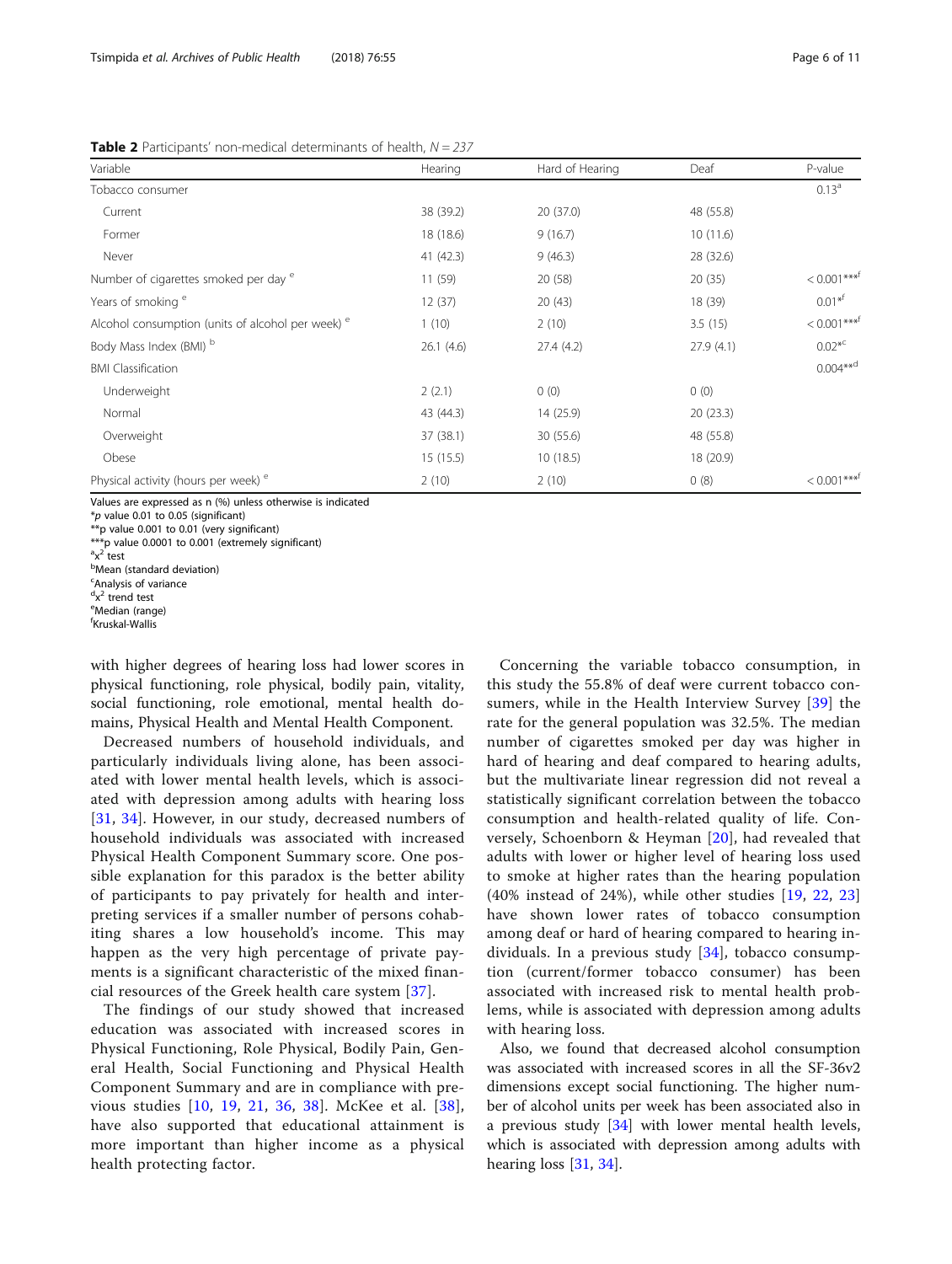<span id="page-6-0"></span>

| Table 3 Bivariate associations between independent variables and mean scores on SF-32v2 scales (Standard Deviation), N = 237                                                                                                                                         |                         |               |                      |                 |               |                       |                |                 |                                     |                                   |
|----------------------------------------------------------------------------------------------------------------------------------------------------------------------------------------------------------------------------------------------------------------------|-------------------------|---------------|----------------------|-----------------|---------------|-----------------------|----------------|-----------------|-------------------------------------|-----------------------------------|
| <b>Variable</b>                                                                                                                                                                                                                                                      | Functioning<br>Physical | Role-Physical | Bodily Pain          | General Health  | Vitality      | Social<br>Functioning | Role-Emotional | Mental Health   | Physical component<br>summary score | Mental component<br>summary score |
| Gender <sup>a</sup>                                                                                                                                                                                                                                                  |                         |               |                      |                 |               |                       |                |                 |                                     |                                   |
| Women                                                                                                                                                                                                                                                                | 49,3 (6,9)              | 46,9 (9,1)    | 48,9 (10,5)          | 49,0 (9,7)      | 46,2 (10,5)   | 44,6 (9,5)*           | 41,9 (10,2)    | 40,5 (11,0)     | 51,6 (6,8)                          | 40,1 (10,8)                       |
| Men                                                                                                                                                                                                                                                                  | 49,4 (9,6)              | 46,1 (10,1)   | 47,2 (10,5)          | 47,8 (12,1)     | 46,6 (12,9)   | 41,6 (10,9)*          | 40,6 (11,7)    | 39,0 (13,1)     | 51,1 (8,9)                          | 38,5 (12,7)                       |
| Age (years) b                                                                                                                                                                                                                                                        | $-0,24*$                | $-0,13*$      | $-0,13*$             | $-0,16*$        | $-0,01$       | $-0,06$               | $-0,05$        | $-0,05$         | $-0,24*$                            | $-0,001$                          |
| a IMB                                                                                                                                                                                                                                                                | $-0,39*$                | $-0,28*$      | $-0,14*$             | $-0,23*$        | $-0,22*$      | $-0,29*$              | $-0,21*$       | $-0,25*$        | $-0.30*$                            | $-0,22*$                          |
| Hearing status <sup>c</sup>                                                                                                                                                                                                                                          |                         |               |                      |                 |               |                       |                |                 |                                     |                                   |
| Normal hearing                                                                                                                                                                                                                                                       | 52,9 (5,8)*             | 52,6 (5,9)*   | $51,7 (9,2)*$        | $52,4(8,1)^{*}$ | 50,6 (10,4)*  | 47,7 (9,2)*           | 46,5 (8,5)*    | 43,3 $(9,4)^*$  | 55,5 (5,0)*                         | 43,6 (9,8)*                       |
| Hard of hearing                                                                                                                                                                                                                                                      | 49,4 (7,5)*             | 46,7 (8,2)*   | 48,2 (9,9)*          | 48,5 (10,9)*    | 49,0 (11,6)*  | 44,7 (8,9)*           | 43,2 (9,1)*    | $41,9(11,8)*$   | 50,8 (7,6)*                         | 42,2 (10,7)*                      |
| Deaf                                                                                                                                                                                                                                                                 | 45,3 (8,5)*             | 39,8 (8,9)*   | $44,5(11,1)^*$       | $44,3(11,5)*$   | 39,7 (9,1)*   | 37,9 $(9,4)^*$        | 34,5 (10,4)*   | 34,9 $(12,7)$ * | $47,4(7,8)^*$                       | $33,2(11,3)*$                     |
| Marital Status <sup>c</sup>                                                                                                                                                                                                                                          |                         |               |                      |                 |               |                       |                |                 |                                     |                                   |
| Category 1 (unmarried,<br>divorced, widowed)                                                                                                                                                                                                                         | 48,6 (8,3)*             | 45,6 (9,2)*   | 48,6 (10,6)          | 47,5 (10,4)*    | 45,2 (10,7)*  | 42,7 (9,8)*           | 40,4 (10,7)*   | 38,7 (11,5)*    | 51,1 (7,6)                          | $38,2(11,1)*$                     |
| Category 2 (married,<br>in cohabitation)                                                                                                                                                                                                                             | 50,1 (7,6)*             | 47,8 (9,6)*   | 47,9 (10,5)          | 49,8 (10,7)*    | 47,6 (12,1)*  | 44,5 (10,4)*          | 42,6 (10,7)*   | $41,4(12,1)*$   | 51,9 (7,8)                          | 41,0 (11,9)*                      |
| Number of family members<br>per household <sup>b</sup>                                                                                                                                                                                                               | $0,18*$                 | $0,17*$       | 0,07                 | $0.20*$         | $0,21*$       | $0,16*$               | $0,17*$        | $0,21*$         | $0,14*$                             | $0,20^{*}$                        |
| Educational attainment <sup>d</sup>                                                                                                                                                                                                                                  | $0,43*$                 | $0,43*$       | $0,27*$              | $0,32*$         | $0,29*$       | $0,32*$               | $0,34*$        | $0,23*$         | $0,43*$                             | $0,25*$                           |
| Family annual income (euro) <sup>d</sup>                                                                                                                                                                                                                             | $0,15*$                 | $0,28*$       | $0,23*$              | $0,21*$         | $0,27*$       | $0,37*$               | $0,36*$        | $0,32*$         | $0,16*$                             | $0,37*$                           |
| Tobacco consumer <sup>c</sup>                                                                                                                                                                                                                                        |                         |               |                      |                 |               |                       |                |                 |                                     |                                   |
| Current                                                                                                                                                                                                                                                              | 47,8 (8,3)*             | 44,8 (9,3)*   | 48,6 (11,0)          | 46,7 (10,7)*    | $44,5(11,8)*$ | 42,5 (9,5)            | 40,3 (10,7)    | 39,4 (12,5)     | 50,1 (8,0)*                         | 50,1 (8,0)*                       |
| Former                                                                                                                                                                                                                                                               | 50,0 (8,2)*             | 48,2 (9,8)*   | 47,4 (10,8)          | $50,0(11,2)*$   | $47,2(12,1)*$ | 44,6 (10,4)           | 42,1(11,7)     | 41,1 (13,1)     | $52,0(7,3)*$                        | $52,0$ $(7,3)*$                   |
| Never                                                                                                                                                                                                                                                                | 50,8 (7,4)*             | 48,0 (9,2)*   | 48,3 (9,9)           | 50,0 (10,2)*    | 48,0 (10,4)*  | 44,2 (10,7)           | 42,4 (10,4)    | 40,0 (10,5)     | 52,8 $(7,1)^*$                      | 52,8 (7,1)*                       |
| Physical activity (hours per<br>week) <sup>d, e</sup>                                                                                                                                                                                                                | $0,52*$                 | 0,29*         | 0,06                 | $0,35*$         | $0,28$ *      | $0,22*$               | $0,25*$        | $0,18*$         | $0,37*$                             | $0,19*$                           |
| Alcohol consumption (units<br>of alcohol per week) <sup>d, e</sup>                                                                                                                                                                                                   | $-0.31*$                | $-0,37*$      | $-0.22$ <sup>*</sup> | $-0,23*$        | $-0,31*$      | $-0.23*$              | $-0.33*$       | $-0,27*$        | $-0,29*$                            | $-0.29*$                          |
| <sup>a</sup> t- test, <sup>b</sup> Pearson correlation coefficient, <sup>c</sup> Analysis of variance, <sup>d</sup> Spearman's rank correlation coefficient, <sup>e</sup> Median (range)<br>Values are expressed as n (%) unless otherwise is indicated<br>$0.026 *$ |                         |               |                      |                 |               |                       |                |                 |                                     |                                   |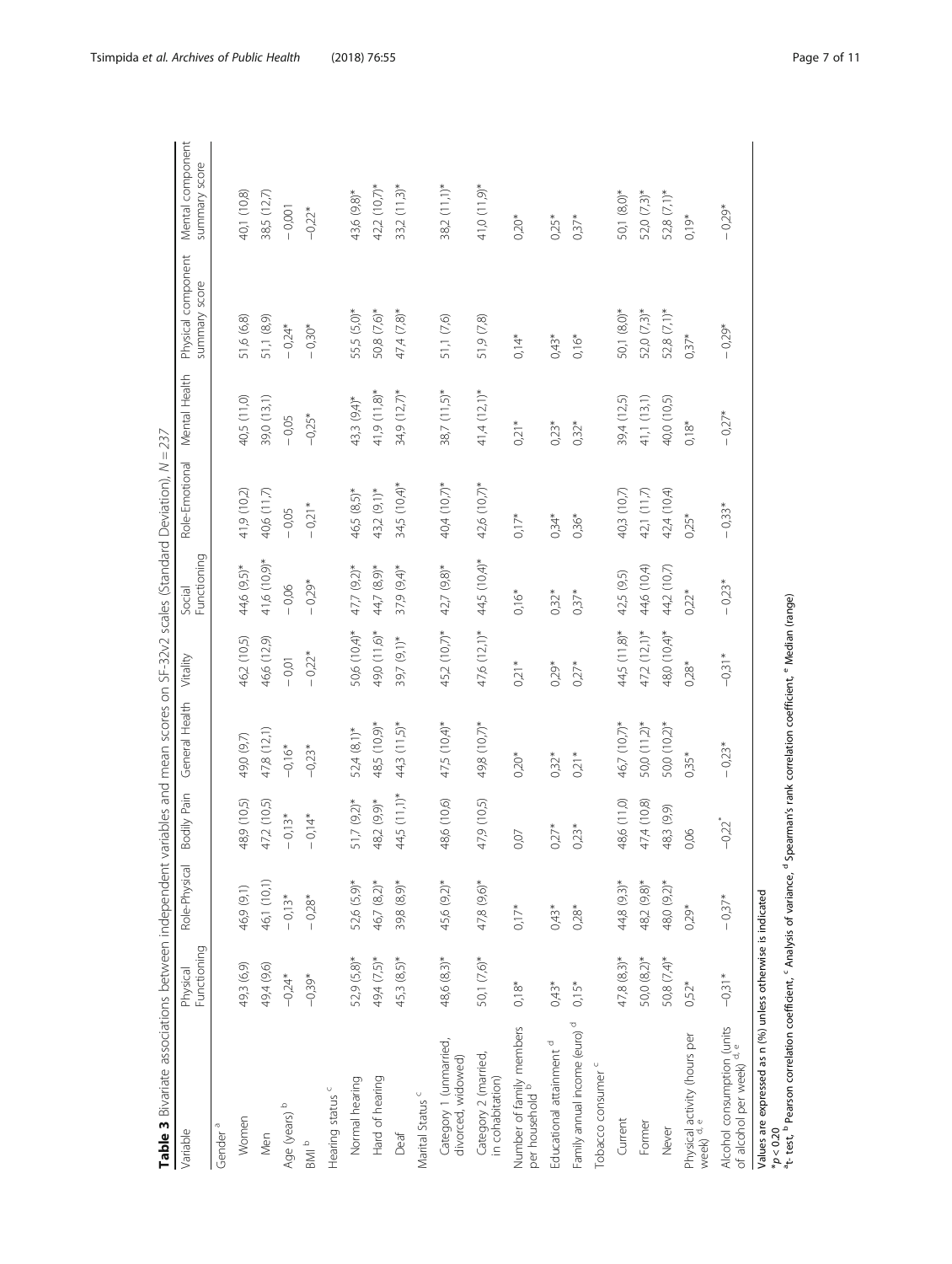# <span id="page-7-0"></span>Table 4 Multivariate linear regression analysis with SF-36v2 domains' scores as dependent variables

|                                                 | b coefficient (95% CI)         | P-value |
|-------------------------------------------------|--------------------------------|---------|
| Physical Functioning                            |                                |         |
| BMI                                             | $-0.58$ ( $-0.76$ to $-0.40$ ) | < 0.001 |
| Hearing compared to deaf                        | 2.06 (0.29 to 3.83)            | 0.023   |
| Educational level                               | 1.05 (0.53 to 1.58)            | < 0.001 |
| Physical Activity (hours per week)              | 1.09 (0.73 to 1.44)            | < 0.001 |
| Alcohol consumption (units of alcohol per week) | $-0.37$ ( $-0.69$ to $-0.05$ ) | 0.023   |
| Role Physical                                   |                                |         |
| BMI                                             | $-0.40$ ( $-0.62$ to $-0.19$ ) | < 0.001 |
| Hearing compared to deaf                        | 9.52 (6.95 to 12.09)           | < 0.001 |
| Hard of hearing compared to deaf                | 4.51 (1.86 to 7.17)            | 0.001   |
| Educational level                               | 0.88 (0.23 to 1.52)            | 0.008   |
| Alcohol consumption (units of alcohol per week) | $-0.45$ ( $-0.84$ to $-0.05$ ) | 0.027   |
| <b>Bodily Pain</b>                              |                                |         |
| Hearing compared to deaf                        | 3.18 (0.31 to 6.05)            | 0.03    |
| Alcohol consumption (units of alcohol per week) | $-0.78$ ( $-1.30$ to $-0.26$ ) | 0.004   |
| General Health                                  |                                |         |
| <b>BMI</b>                                      | $-0.44$ ( $-0.71$ to $-0.16$ ) | 0.002   |
| Educational level                               | 0.91 (0.11 to 1.70)            | 0.024   |
| Physical Activity (hours per week)              | $-0.96$ ( $-1.44$ to $-0.48$ ) | < 0.001 |
| Alcohol consumption (units of alcohol per week) | 1.05 (0.49 to 1.61)            | < 0.001 |
| Vitality                                        |                                |         |
| BMI                                             | $-0.40$ ( $-0.70$ to $-0.10$ ) | 0.009   |
| Hearing compared to deaf                        | 7.86 (4.48 to 11.22)           | < 0.001 |
| Hard of hearing compared to deaf                | 7.45 (3.86 to 11.09)           | < 0.001 |
| Alcohol consumption (units of alcohol per week) | $-0.55$ ( $-1.08$ to $-0.03$ ) | 0.039   |
| Social Functioning                              |                                |         |
| BMI                                             | $-0.52$ ( $-0.78$ to $-0.26$ ) | < 0.001 |
| Hearing compared to deaf                        | 7.45 (4.50 to 10.40)           | < 0.001 |
| Hard of hearing compared to deaf                | 5.54 (2.37 to 8.72)            | 0.001   |
| <b>Educational level</b>                        | 0.78 (0.03 to 1.54)            | 0.043   |
| Role Emotional                                  |                                |         |
| BMI                                             | $-0.32$ ( $-0.58$ to $-0.05$ ) | 0.022   |
| Hearing compared to deaf                        | 9.04 (5.99 to 12.10)           | < 0.001 |
| Hard of hearing compared to deaf                | 6.80 (3.52 to 10.07)           | < 0.001 |
| Alcohol consumption (units of alcohol per week) | $-0.60$ ( $-1.08$ to $-0.13$ ) | 0.013   |
| Physical Activity (hours per week)              | 0.55 (0.01 to 1.09)            | 0.046   |
| Mental Health                                   |                                |         |
| BMI                                             | $-0.54$ ( $-0.86$ to $-0.22$ ) | 0.001   |
| Hearing compared to deaf                        | 4.79 (1.24 to 8.34)            | 0.008   |
| Hard of hearing compared to deaf                | 5.02 (1.20 to 8.84)            | 0.010   |
| Alcohol consumption (units of alcohol per week) | $-0.97$ ( $-1.53$ to $-0.41$ ) | 0.001   |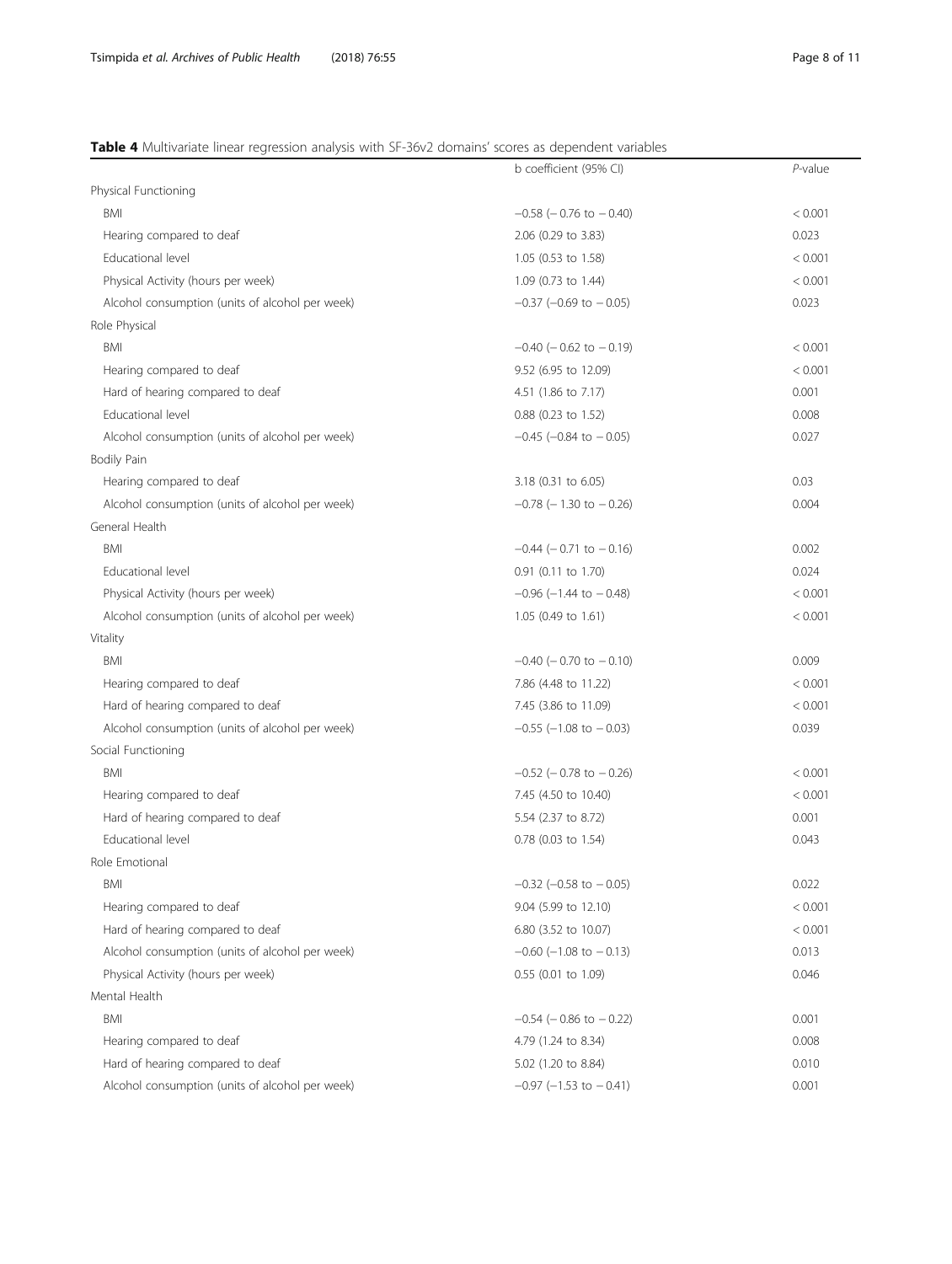### Table 4 Multivariate linear regression analysis with SF-36v2 domains' scores as dependent variables (Continued)

|                                                 | b coefficient (95% CI)         | Test (p-value) |
|-------------------------------------------------|--------------------------------|----------------|
| Physical Health Component Summary Score         |                                |                |
| BMI                                             | $-0.39$ ( $-0.57$ to $-0.21$ ) | < 0.001        |
| Hearing compared to deaf                        | 3.87 (2.05 to 5.68)            | < 0.001        |
| <b>Educational level</b>                        | 1.07 (0.54 to 1.59)            | < 0.001        |
| Alcohol consumption (units of alcohol per week) | $-0.51$ ( $-0.83$ to 0.18)     | 0.002          |
| Physical Activity (hours per week)              | $0.64$ (0.28 to 0.99)          | 0.001          |
| Number of family members per household          | $-0.74$ ( $-1.39$ to $-0.09$ ) | 0.026          |
| Mental Health Component Summary Score           |                                |                |
| BMI                                             | $-0.43$ ( $-0.73$ to 0.12)     | 0.006          |
| Hearing compared to deaf                        | 7.62 (4.21 to 11.02)           | < 0.001        |
| Hard of hearing compared to deaf                | 7.52 (3.86 to 11.17)           | < 0.001        |
| Alcohol consumption (units of alcohol per week) | $-0.70$ ( $-1.24$ to $-0.17$ ) | 0.010          |

Respectively, we found that 55.8% and 20.9% of deaf were overweight and obese, while the percentages in hearing people were 38.1% and 15.5%. In the Health Interview Survey [\[39\]](#page-10-0), percentages in the general population were 39.4% and 16.9%. In addition, we found that decreased body mass index was associated with increased scores on all SF-32v2 scales, except for the bodily pain score. Weight that is higher than what is considered as a healthy weight, has been associated also in previous studies with lower level of health-related quality of life, in both physical and mental health domains for population with hearing loss [[19](#page-10-0), [20,](#page-10-0) [22](#page-10-0), [23](#page-10-0), [34\]](#page-10-0).

Also, in our study, increased physical activity was associated with increased scores in physical functioning, general health, role emotional and physical health component summary. In previous studies the lower physical activity levels have also been associated with population with hearing loss [[19](#page-10-0), [20\]](#page-10-0).

## Limitations

There are several limitations when conducting a study among deaf and hard of hearing participants. However, the previous engagement of the first author (TD) with the Deaf community, allowed many of these methodological issues being eliminated as much as possible.

The main limitation of our study is that we did not use an additional specific questionnaire for hearing loss – for example the Hearing Handicap Inventory for Adults (HHIA) – to identify problems that hearing loss may cause to participants, as there have been expressed doubts in literature concerning differential performance of SF-36 items in healthy adults with and without functional limitations [\[40\]](#page-10-0). However, this multidimensional 36-item Health Survey has been used widely across a range of diseases and treatment groups. Even if certain questions may not intuitively relate to hearing impairment, it has been

argued that allows the direct comparison of the effects of several determinants including hearing impairment on the health-related quality of life of populations [\[35](#page-10-0)]. Moreover, we considered the SF-36v2 sufficient as it has been translated and its psychometric properties have been tested for a Greek population  $[18]$  $[18]$ , while the Hearing Handicap Inventory for Adults (HHIA) has not. Another limitation was that the deaf population consists of subgroups with different cultural and communicational characteristics, which need to be separately examined. In this study, the five designed subcategories of population with hearing loss were not used as independent variables. The reason was the exceptionally small number of participants in several categories ( $n \le 10$ ). As a result, the classification was limited to the three bigger categories (deaf/ hard of hearing/hearing) and it was not possible to take into consideration the language preferences of the participants, but only their cultural self-identification. This should be considered by future studies aiming to assess the health-related quality of life in a larger sample of population with hearing loss, as e.g. the Deaf community struggles with a number of socioeconomic-based health disparities, many of which are not directly associated with the degree of hearing loss.

Validating and standardizing a conceptual model [[11](#page-10-0)] of health-related quality of life among people with a range of functional hearing and language preferences, including GSL, that delineates the relationships between health status (self-acceptance, coping with limitations), intrinsic (functional communication skills, navigating barriers/self-advocacy, resilience) and extrinsic (acceptance by others, access to information, educating others) factors in their influence on quality of life outcomes among young and middle-aged adults with hearing loss, should be considered for the future.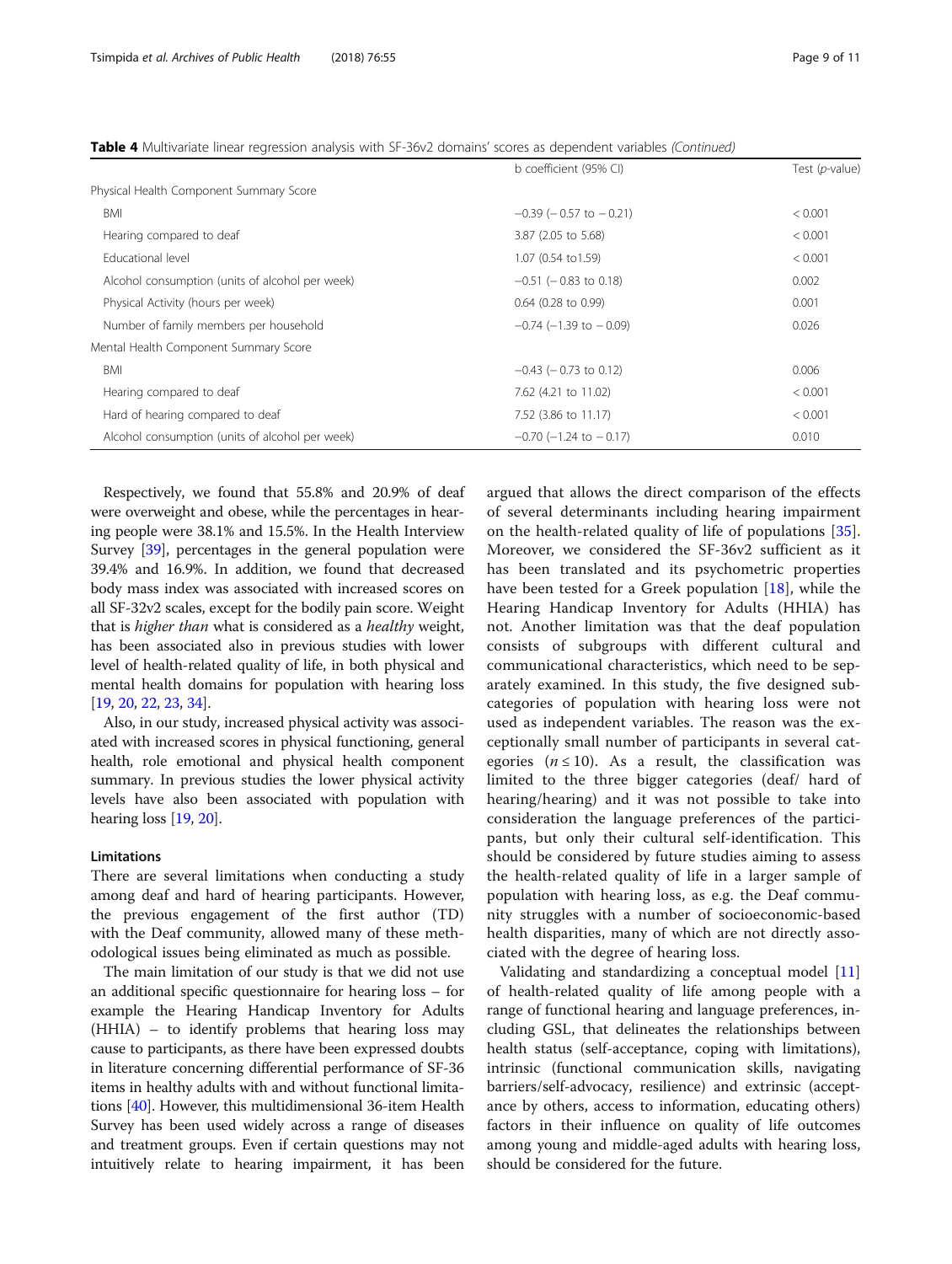# <span id="page-9-0"></span>Conclusions

As hearing loss is an important global health concern, health-related quality of life among deaf and hard of hearing adults must be estimated as a factor of great importance. In Greece, people with hearing disabilities are systematically excluded in health policy and planning processes, despite there is a marked tendency for global efforts aimed at improving their quality of life.

Identifying determinants of the health- related quality of life of deaf and hard of hearing people is decisive, so as their health condition can be improved. The findings of this study suggest that hearing loss is capable of contributing to HRQoL deficits in Greek deaf and hard of hearing adults, as their health is poorer than that of the general population, with probable underdiagnosis and undertreatment of chronic conditions, putting them at risk of preventable ill health.

Health information is not available in sign language for Deaf people and it may affect their skills in taking decisions in everyday life concerning health promotion. That is being reflected in several determinants (such as tobacco and alcohol consumption, BMI and physical activity). Programs that raise health knowledge in Deaf communities could contribute to improve their skills in take decisions in everyday life concerning the promotion of a healthy lifestyle. This could help in tackling health inequalities for people with hearing loss and in improving their quality of life.

Future research should involve a more extensive population with hearing loss, in order to produce health statistics of deaf and hard of hearing populations, so as they can be included in the priorities for improving health and chronic disease prevention programs and stop therefore this health condition from being a "silent epidemic" [4].

#### Abbreviations

GSL: Greek sign language

#### Acknowledgements

This study was part of the first author's master's thesis, completed at the Open University of Cyprus.

#### Author details

DT: Manchester Centre for Audiology and Deafness (ManCAD), Division of Human Communication, Development & Hearing, School of Health Sciences, Faculty of Biological, Medical and Health Sciences, University of Manchester, UK.

### Funding

This research received no specific grant from any funding agency in the public, commercial, or not-for-profit sectors.

### Availability of data and materials

The datasets used and/or analysed during the current study are available from the corresponding author on reasonable request.

#### Authors' contributions

DT made substantial contributions to the conception, design, acquisition of data, analysis and interpretation of data, and has been involved in drafting

the manuscript. DK has made substantial contributions to the conception and design, and has been involved in critically revising the manuscript. PG has made substantial contributions to the analysis and interpretation of the data, and has been involved in critically revising the manuscript. All authors have given final approval of the version to be published, and have agreed to be accountable for all aspects of the work in ensuring that questions related to the accuracy or integrity of any part of the work are appropriately investigated and resolved.

### Ethics approval and consent to participate

All procedures performed in this study involving human participants were in accordance with the ethical standards of the institutional and/or national research committee and with the 1964 Helsinki declaration and its later amendments or comparable ethical standards. The study protocol and the questionnaire were approved by the Hellenic Federation of the Deaf, which is the official representative association of deaf and hard of hearing people in Greece, with the reference number 435/13–3-2015. Also, written license for the use of SF-36 was taken (Lic. No.: SLA QM027680 – CT164283/ OP040288). Questionnaires were distributed and collected from April 2015 to June 2015. All participants were informed about the aim and procedures of this study (additionally in GSL if it was necessary) and gave their consent.

#### Consent for publication

Not applicable.

## Competing interests

The authors declare that they have no competing interests.

#### Publisher's Note

Springer Nature remains neutral with regard to jurisdictional claims in published maps and institutional affiliations.

#### Author details

<sup>1</sup>Manchester Centre for Audiology and Deafness (ManCAD), Division of Human Communication, Development and Hearing, School of Health Sciences, Faculty of Biology, Medicine and Health, University of Manchester, Manchester Academic Health Science Centre, A4.01 Ellen Wilkinson Building, Oxford Road, Manchester M13 9PL, UK. <sup>2</sup> Center for Health Services Management and Evaluation, Department of Nursing, National & Kapodistrian University of Athens, Athens, Greece.

### Received: 19 March 2018 Accepted: 7 August 2018 Published online: 08 October 2018

#### References

- 1. World Health Organization. Deafness and hearing loss, Fact sheet N° 300. 2015. Assessed 7 Mar 2018.
- 2. Mathers C. The global burden of disease: 2004 update. Geneva: WHO; 2008. [http://www.who.int/healthinfo/global\\_burden\\_disease/GBD\\_report\\_](http://www.who.int/healthinfo/global_burden_disease/GBD_report_2004update_full.pdf) [2004update\\_full.pdf](http://www.who.int/healthinfo/global_burden_disease/GBD_report_2004update_full.pdf), Accessed 7 Mar 2018
- 3. World Health Organization. Millions of people in the world have hearing loss that can be treated or prevented. Geneva: World Health Organization; 2013. p. 1–17. [http://www.who.int/pbd/deafness/news/](http://www.who.int/pbd/deafness/news/Millionslivewithhearingloss.pdf) [Millionslivewithhearingloss.pdf](http://www.who.int/pbd/deafness/news/Millionslivewithhearingloss.pdf), Accessed 7 Mar 2018
- 4. Hearing loss: an important global health concern. Lancet. 2016;387(10036): 2351. [https://doi.org/10.1016/S0140-6736\(16\)30777-2.](https://doi.org/10.1016/S0140-6736(16)30777-2)
- 5. Ringdahl A, Grimby A. Severe-profound hearing impairment and healthrelated quality of life among post-lingual deafened Swedish adults. Scand Audiol. 2000;29(4):266–75.
- 6. Fellinger J, Holzinger D, Dobner U, Gerich J, Lehner R, Lenz G, Goldberg D. An innovative and reliable way of measuring health-related quality of life and mental distress in the deaf community. Soc Psychiatry Psychiatr Epidemiol. 2005;40(3):245–50.
- 7. Fellinger J, Holzinger D, Gerich J, Goldberg D. Mental distress and quality of life in the hard of hearing. Acta Psychiatr Scand. 2007;115(3):243–5.
- 8. Monzani D, Galeazzi GM, Genovese E, Marrara A, Martini A. Psychological profile and social behaviour of working adults with mild or moderate hearing loss. Acta Otorhinolaryngol Ital. 2008;28(2):61–6.
- 9. Hallberg LR, Hallberg U, Kramer SE. Self-reported hearing difficulties, communication strategies and psychological general well-being (quality of